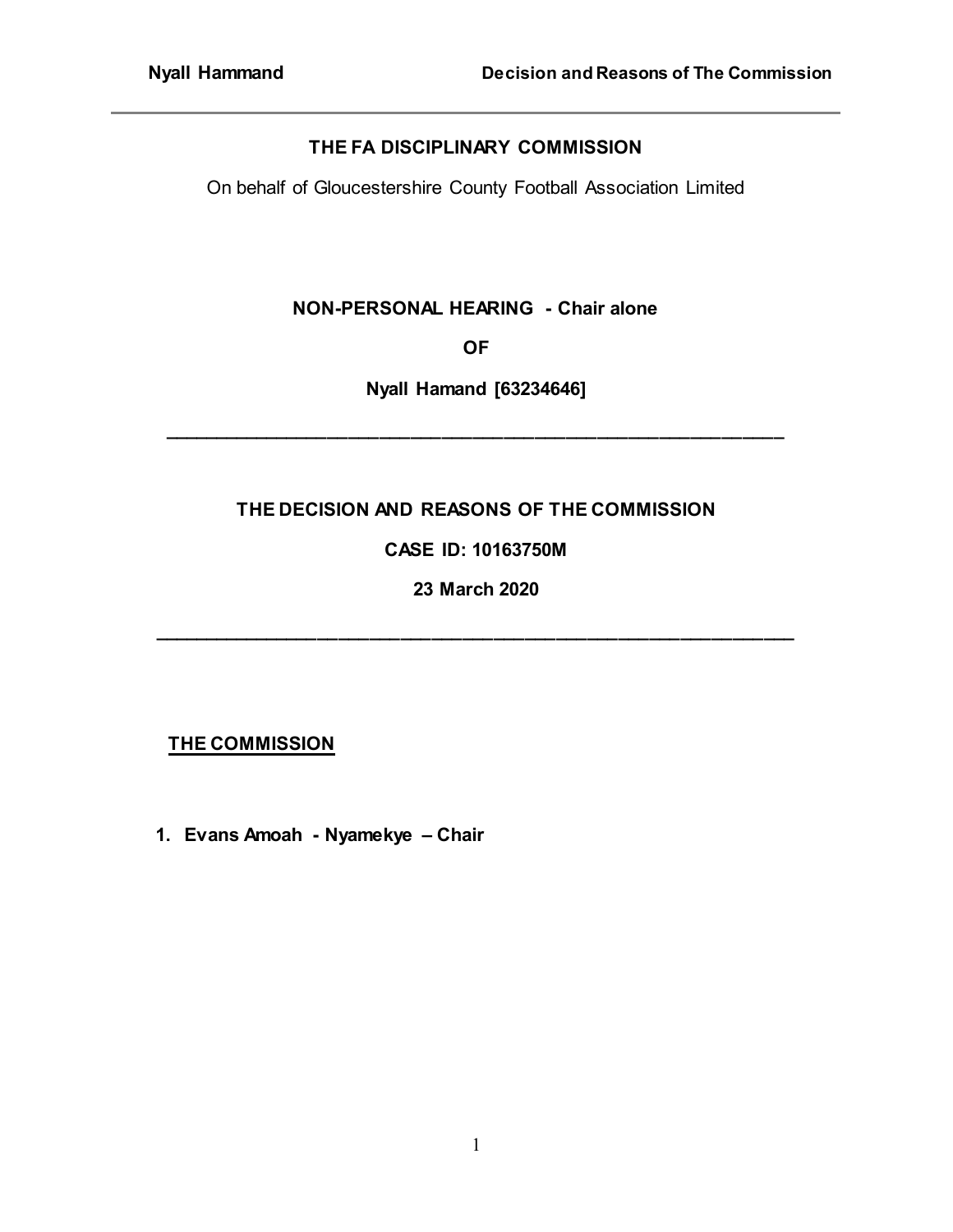#### **SUMMARY OF DECISION**

The Commission found charge 1 of breaches of FA Rule E3 Improper Conduct against a Match Official *(including physical contact and threatening and/or abusive language/behaviour)* was **proved** against Nyall Hamand.

After having considered the seriousness of the incident, Nyall Hamand disciplinary record, the mitigating and aggravating factors, the guidelines sanctions under FA Rule E3 and the Disciplinary Sanctions Guidelines issued by the FA, the Commission decided not to increase the sanction outside the threshold.

Accordingly, the Commission imposed a 182 days suspension backdated from the start of the interim suspension. The Commission also imposed a fine of £100. Nyall Hamand was warned as to future conduct.

The Commission also imposed 10 disciplinary points on the club.

The reasons for the decision are stated in full below.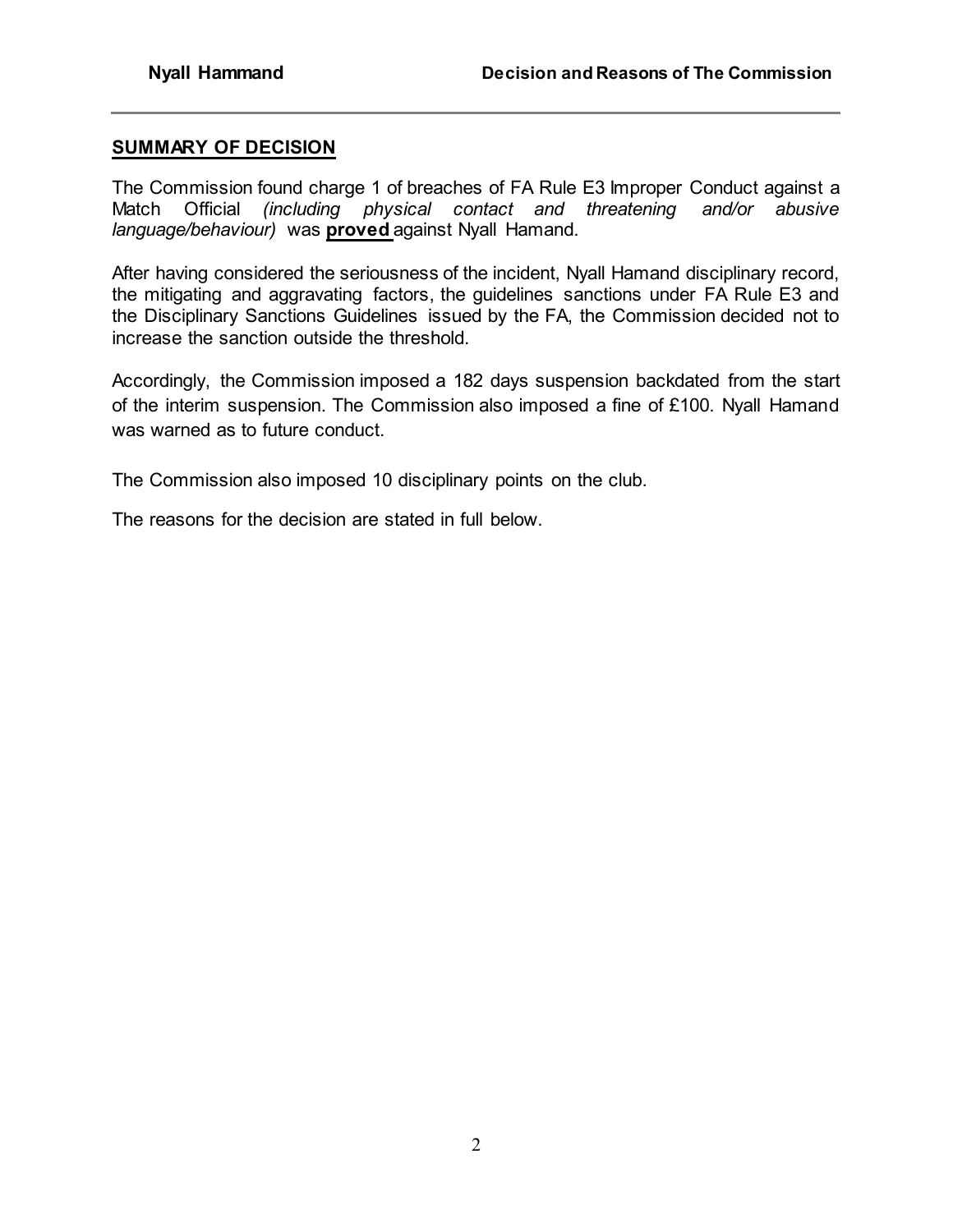## **INTRODUCTION**

- 1. On 29 February 2020, a match between Tewkesbury First V Kempsey Corinthians First took place.
- 2. It is alleged that Nyall Hamand against a match official used Improper Conduct *(including physical contact and threatening and/or abusive language/behaviour)* towards the match referee, Rhys Taylor.
- 3. The case was presented before a Disciplinary Commission appointed by The Football Association ("The FA") as a non-personal hearing, by chair alone.

## **THE CHARGES**

4. The Nyall Hamand faced charges of breaches of FA Rule E3 - Improper Conduct against a Match Official *(including physical contact and threatening and/or abusive language/behaviour).*

## **THE PLEA**

5. Nyall Hamand accepted the allegations. The case was dealt with as a guilty plea and dealt with on the papers.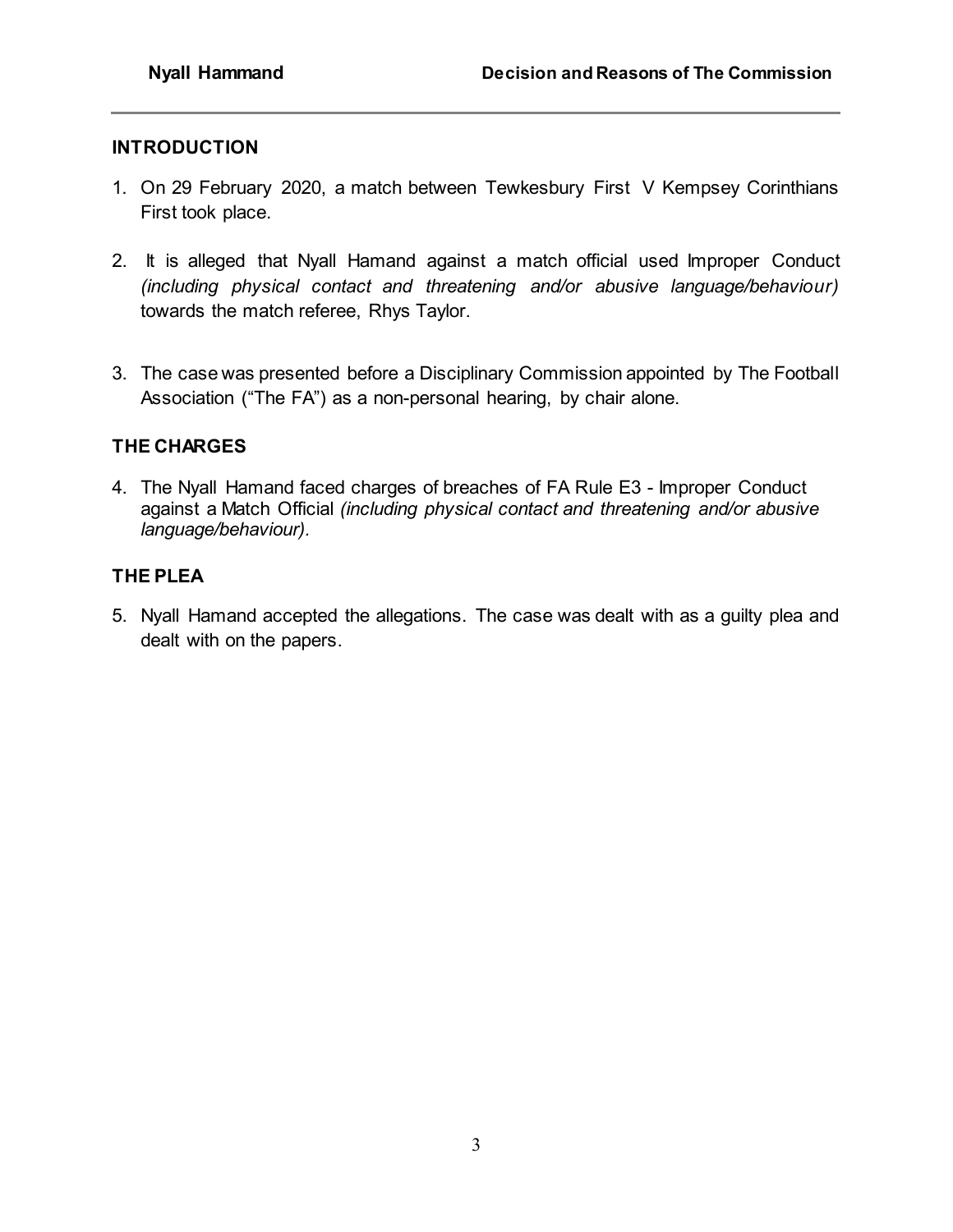## **THE FA RULES**

The applicable FA Rule E3 states:

## **GENERAL BEHAVIOUR**

6. *E3 (1) A Participant shall at all times act in the best interests of the game and shall not act in any manner which is improper or brings the game into disrepute or use any one, or a combination of, violent conduct, serious foul play, threatening, abusive, indecent or insulting words or behaviour.*

In accordance with The FA Sanction Guidelines*, if a Commission find this charge proven, they will be required to decide whether they feel the proven misconduct should be classified as a low, medium or high level of seriousness. When reaching any decision, the Commission will take into account any aggravating or mitigating factors.*

## **OFFENCES AGAINST MATCH OFFICIALS**

### **Categories of Offence**

*96 The three categories of offence against Match Officials are as follows:* 

*96.1 Threatening behaviour: words or action that cause the Match Official to believe that they are being threatened;* 

*96.2 Physical contact or attempted physical contact: examples include but are not limited to: pushing the Match Official, pulling the Match Official (or their clothing or equipment), barging or kicking the ball at a Match Official (causing no injury) and/or attempting to make physical contact with the Match Official (for example, attempting to strike, kick, butt, barge or kick the ball at the Match Official); and* 

*96.3 Assault: acting in a manner which results in an injury to the Match Official. This includes spitting at the Match Official (whether it connects or not).*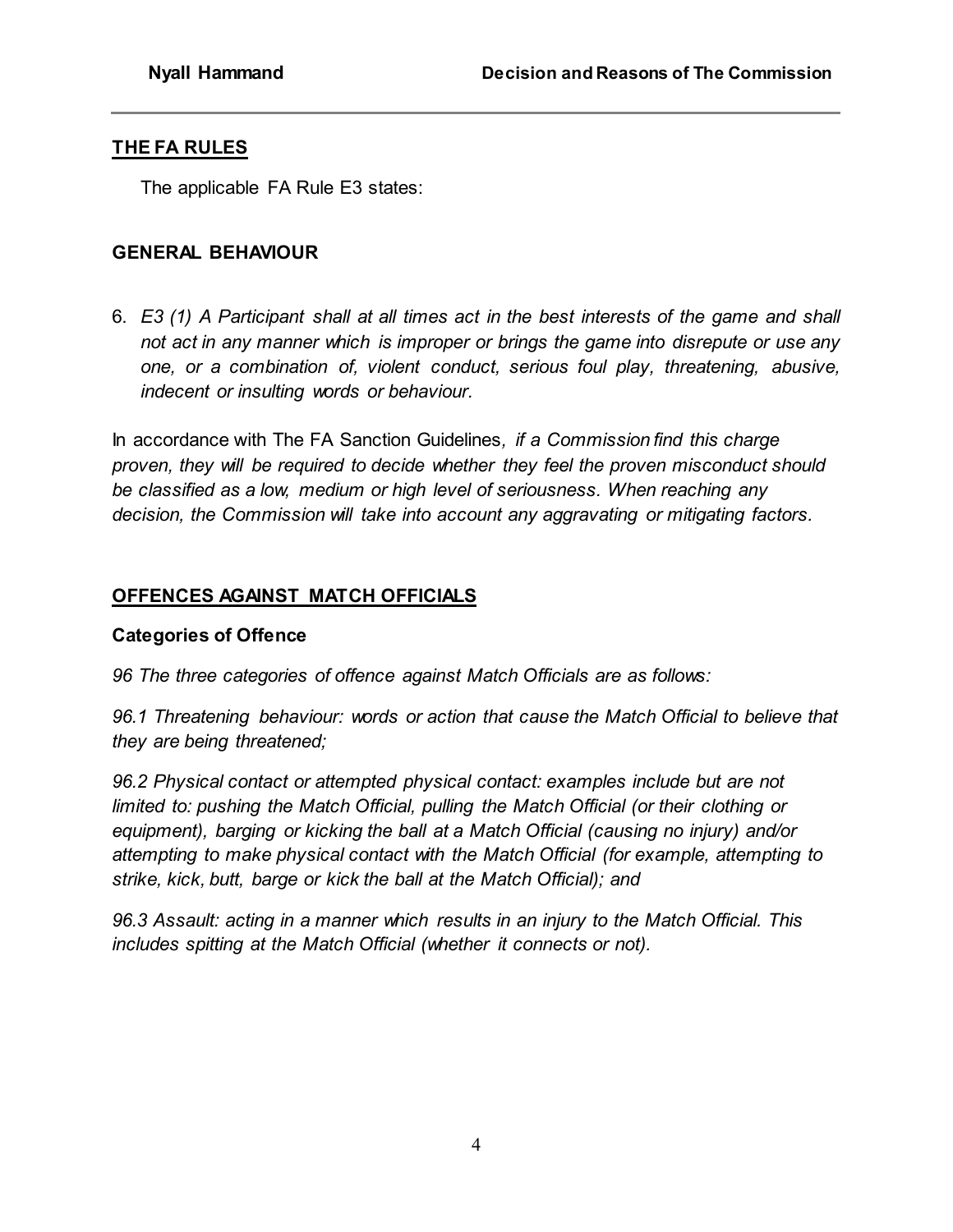### **THE COMMISSION**

- 7. The following member were appointed to the Disciplinary Commission ("the Commission") to hear the case:
	- **1. Evans Amoah - Nyamekye – Chair alone**

### **THE HEARING**

- 8. We considered the matter on 23 March 2020.
- 9. From his response to the charge Nyall Hamand had been provided with all the statements and evidence with which the Commission had been provided. Accordingly, Nyall Hammand had fair notice of the allegation made against him.
- 10. The following is a record of the salient points which the Commission considered and is not intended to be and should not be taken as a verbatim record of the evidence considered.
- 11. In advance of the Hearing the Commission had received and read the bundle of documents.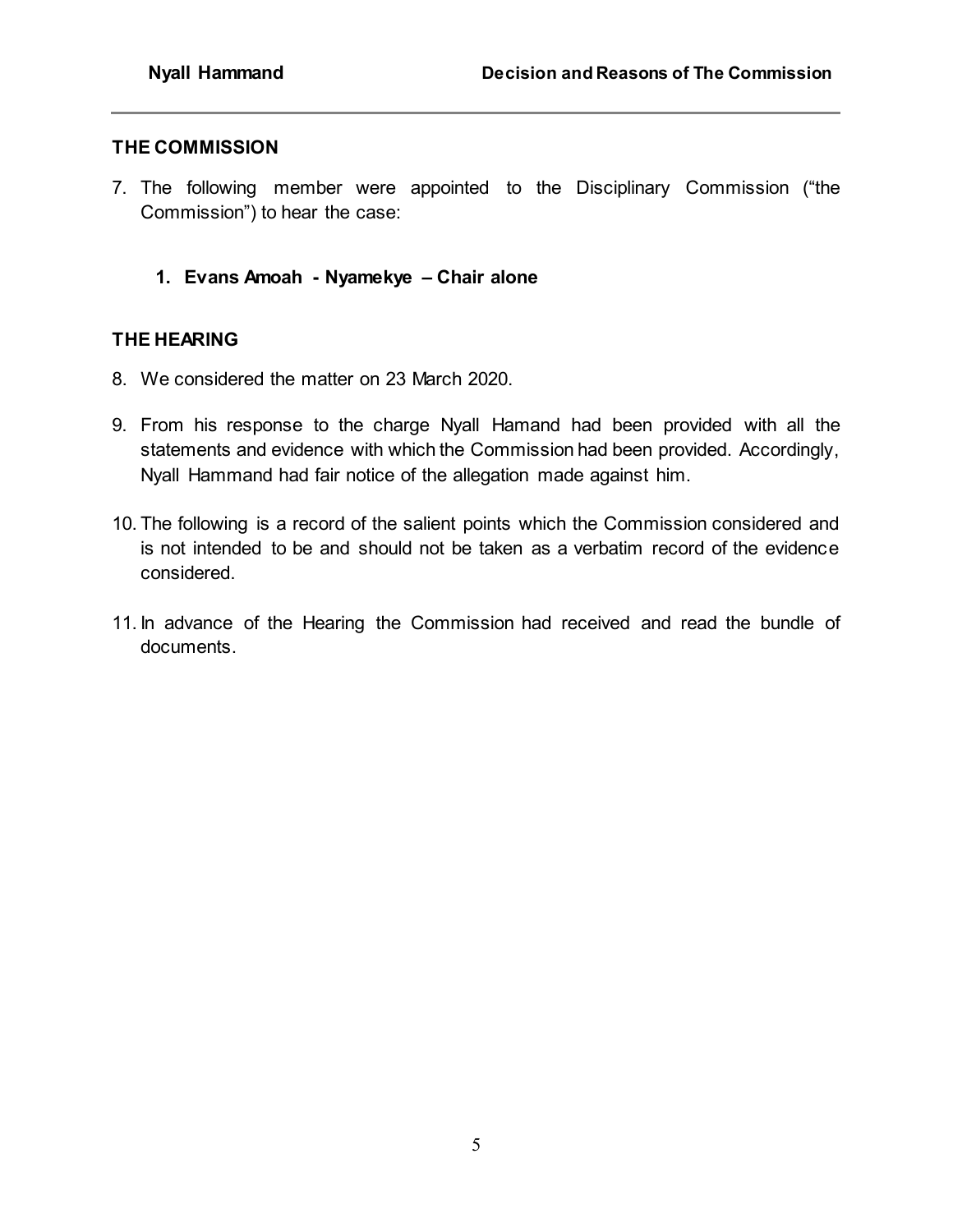# **THE COUNTY FA'S CASE**

#### 12. .In the match referee's report, it states that

After the full time whistle, I was shaking the hands of all the players etc, and the Tewkesbury player that was dismissed, approached me in an aggressive manner slating my performance, in an insultive way to me and my performance, I think he said something on the lines of 'You we're fucking pasty today' You were poor' I said calmly that he should calm down, however he ignored this, turned around calling me every name under the sun, le with the word 'Fucking' at the start of every insult. I then showed him a red card for the use of offensive language. As he turned and saw the red, He charged towards me in an aggressive manner, he then pointed at me swearing etc, (At this point, I just stood there and took it and I can't really recall much of what he was saying mainly due to the shock...) then with the finger he was pointing with pushed me and then with two hands physically pushed me back. Continuing to abuse me with swearing etc. After he had pushed me, members of both the home and the away were very quick to push him away and to get him to leave the immediate area. On his was out of the Astro turf it was noted that he kicked two of the goal posts as he left.

I then went back to the changing room, had my brief from Oliver and he left, I got changed and then also proceeded to leave. When leaving the changing room, the player involved and other Tewkesbury players waited for me, he continued to slate me, and his main point was that it wasn't a red card, as you cant be sent off for dissent and that he wasn't swearing at me, I stated it doesn't just have to be swearing it was insultive and the way he spoke to me was in an aggressive manner hence the Red.

Just before he charged at me, I asked him for his name of which he ignored and I was fully inclined to then put it through as no name, I did speak to the home manager who then provided his details.

From the charge onwards, this was witnessed by my Assessor from the game, Oliver Spender.

### **ASSESSMENT OF THE MATCH REFEREE'S EVIDENCE**

- 13. The Commission concluded that the match report from Rhys Taylor was clear. Like many written statements it was unable to be orally vigorously tested by the Commission.
- 14. The Commission took the view that referee did receive the physical contact from Nyall Hamand when he pushed him with two hands.
- 15. The Commission accepted the evidence of match referee as trying to be truthful and provide a reliable statement,
- 16. The Commission noted that the match referees report was corroborated by the plea of guilty.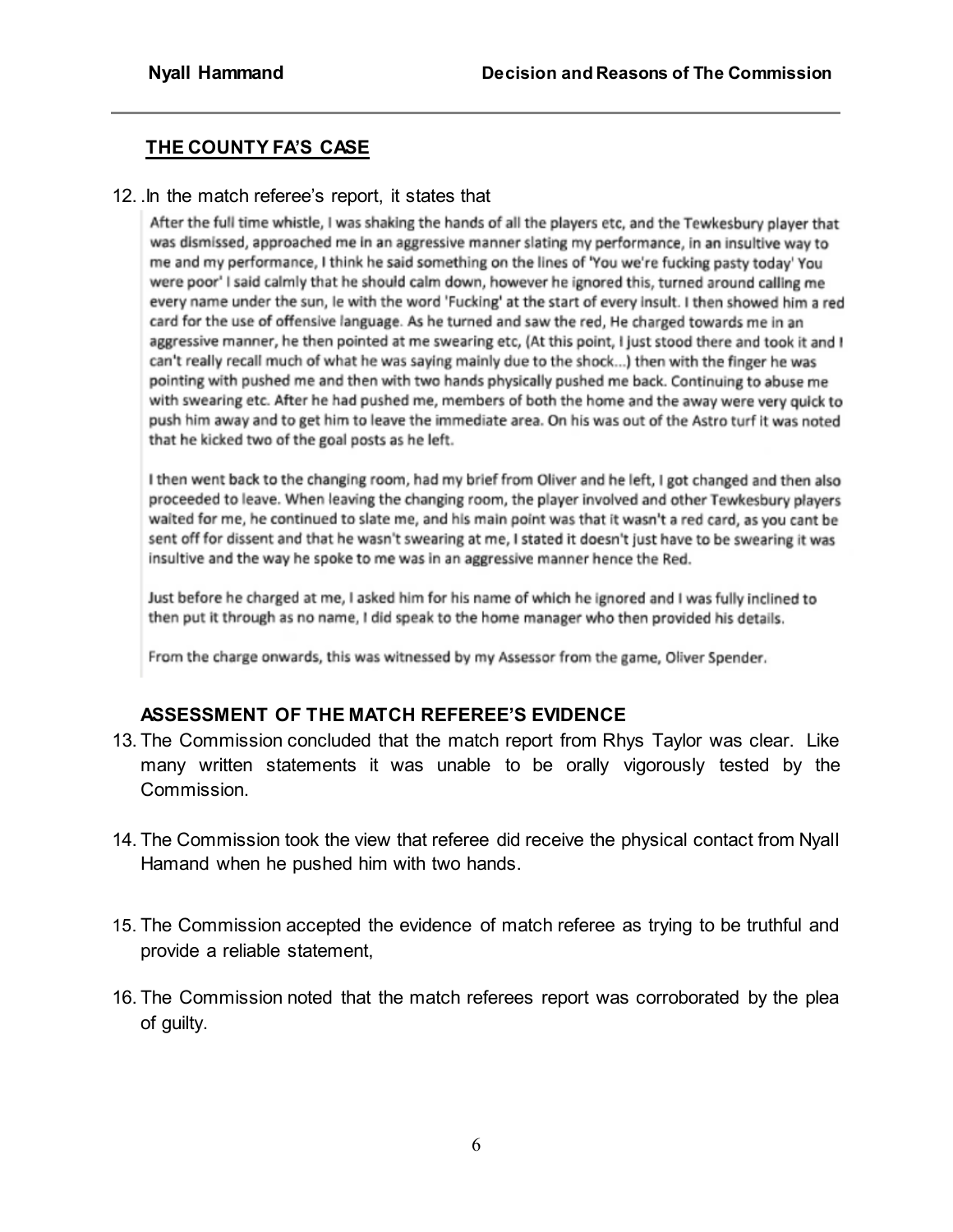# **ASSESSMENT OF THE OLIVER SPENDER'S EVIDENCE**

17. In the observer match referee's report, it states that

I was appointed to the above game as the match observer to Rhys Taylor. After the final whistle I was walking onto the pitch towards Rhys who was over the far side. He was approached by Nyall Hamand of Tewkesbury Athletic in an aggressive and confrontational manner, Rhys dismissed Nyall showing the red card for what he advised me afterwards was for offensive, insulting and/or abusive Language as I had not heard what was said - (see Rhys report for the details). After Rhys had shown Nyall the red card I did see Nyall point his hand into Rhys body making contact with him around the chest and then pushing him back with the same hand when making contact with Rhys was a second time before he was restrained by his team mates and opposing players. I was around 15 - 20 yards from the incident and had a clear and unobstructed view. I then stood with Rhys and walked with him to the changing rooms

- 18. The Commission concluded that the observer match report from Oliver Spender was clear. Like many written statements it was unable to be orally vigorously tested by the Commission.
- 19. The Commission took the view that referee did receive the physical contact from Nyall Hamand when he pushed him with two hands.
- 20. The Commission accepted the evidence of observer match referee as trying to be truthful and provide a reliable statement,
- 21. The Commission noted that the observer match referees report was corroborated by the plea of guilty.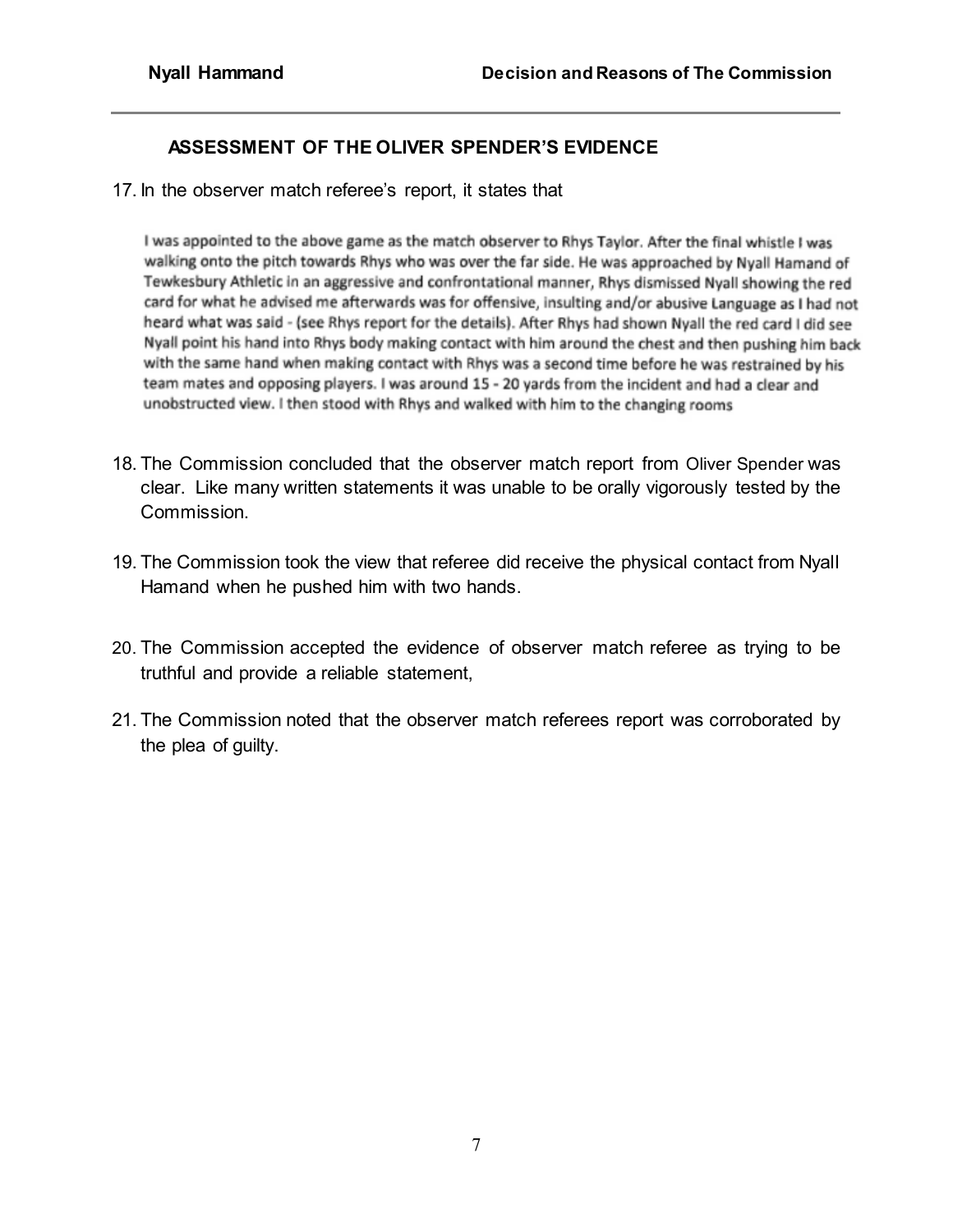## **THE PARTICIPANT'S CASE**

#### **ASSESSMENT OF THE STATEMENT / EVIDENCE OF NYALL HAMMAND**

- 23. There was no formal statement in response to the charge from Nyall Hamand. However there was a plea of guilty on his acknowledgment form.
- 24. The Commission concluded that Nyall Hamand did use the improper conduct as described by the match official.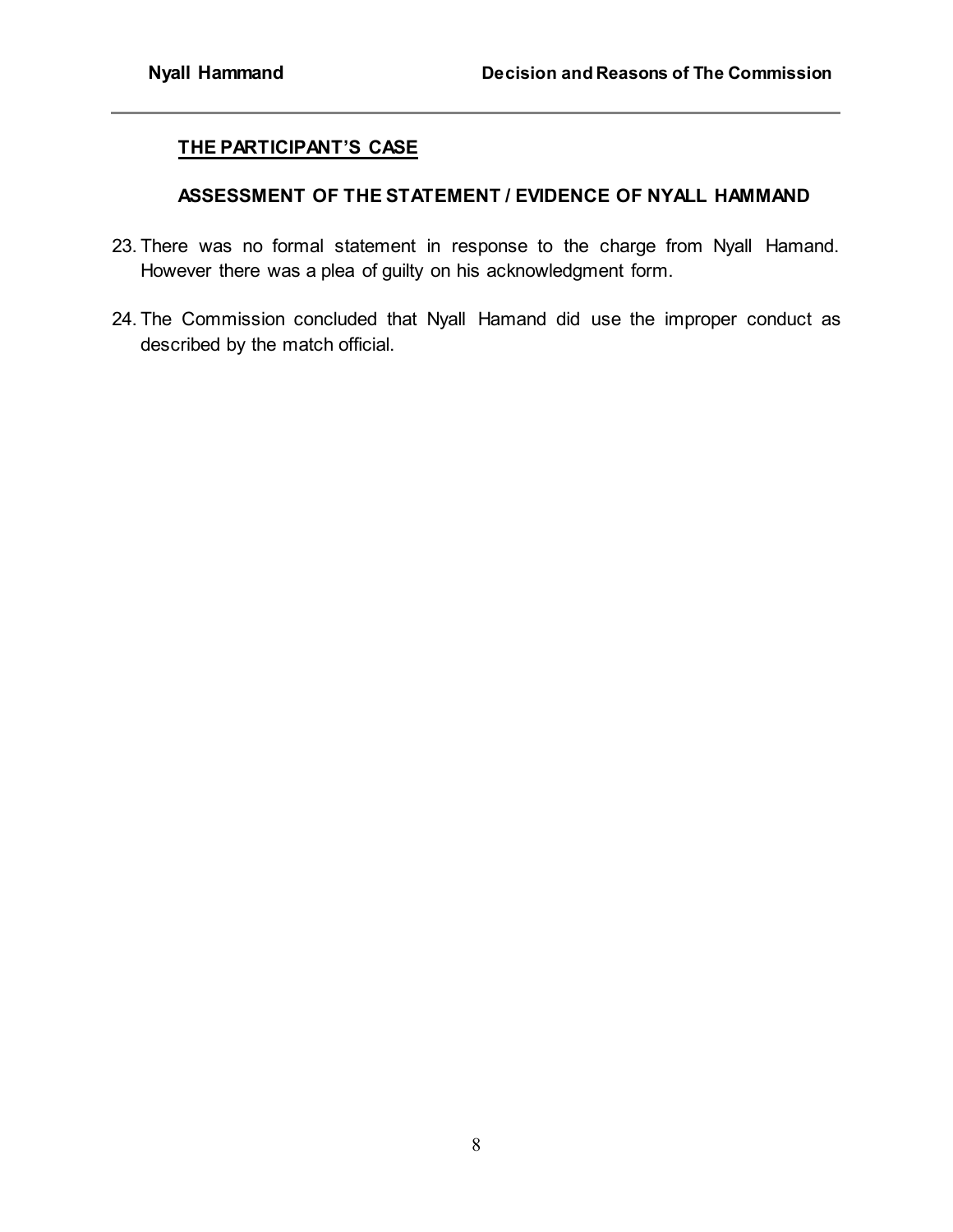## **THE COMMISSION'S CONCLUSIONS**

- 25. The Commission found the charge of breaches of FA Rule E3 assault on match official and improper conduct (including physical contact and threatening and/or abusive language/behaviour) was **proved** against Nyall Hammand.
- 26. The reasonable inferences which could be drawn are from the circumstances of the case were namely:
	- 26.1. For reasons given above the Commission determined that the match report and the plea of guilty were clear evidence that the charge was proved.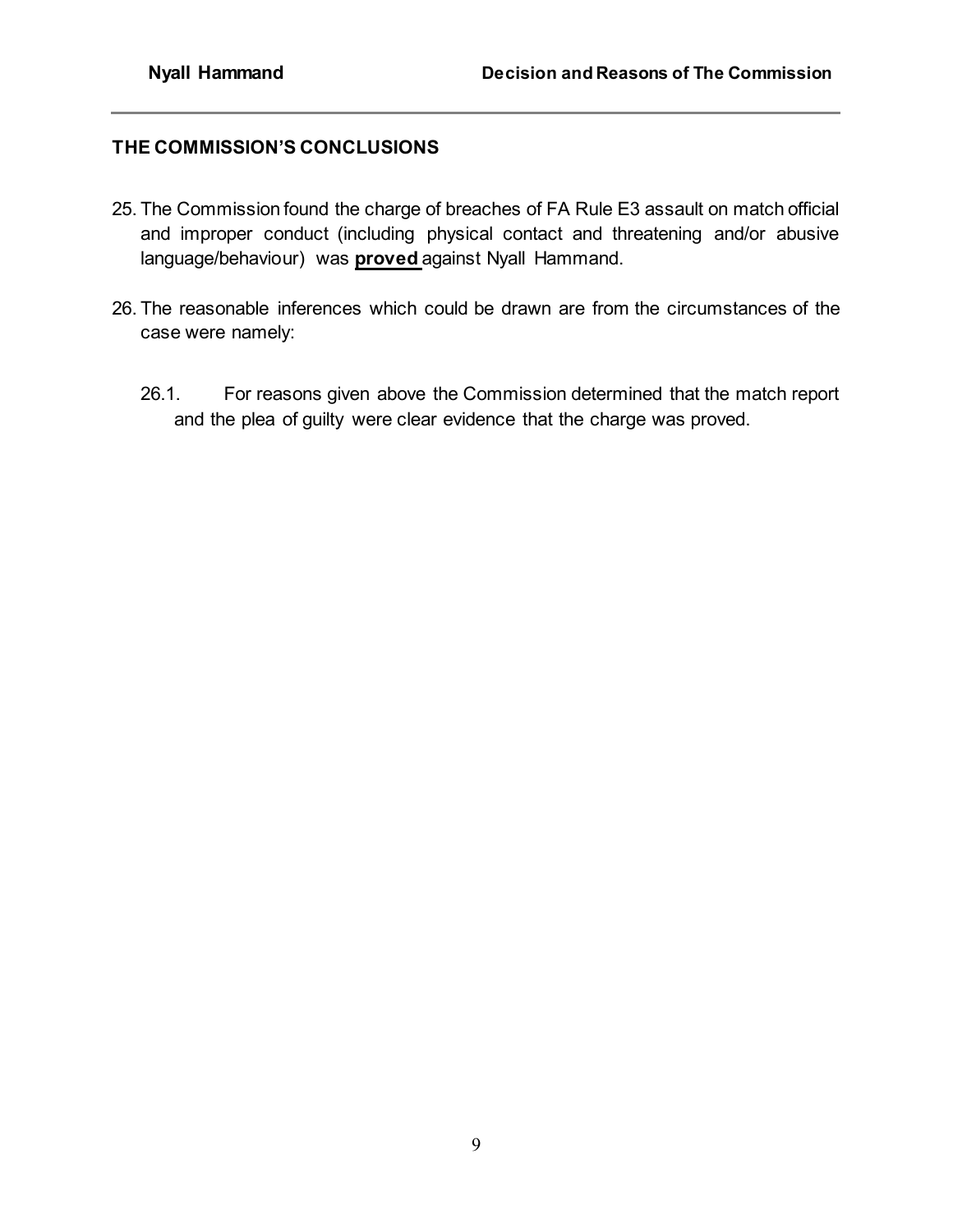### **BURDEN OF PROOF**

- 26.2. The applicable standard of proof required for this case is the civil standard of the balance of probability, meaning more likely than not.
- 26.3. The Commission took the view that the allegation and the evidence supporting that allegation needed to be tested. The Commission considered the possible innocent use and interpretation of the word and conduct versus any possible misinterpretation.
- 26.4. The Commission considered the context in which the conduct was used, the intent behind the conduct used and gave consideration  $\mathbf{to}$  all the circumstances surrounding the use of the comments whilst considering the effect of the comments used.

### **OUR FINDINGS OF FACT**

- 27. On the balance of the burden required, The Commission are satisfied to make the following findings of fact that:
	- 27.1. On 29 February 2020, a match between Tewkesbury First V Kempsey Corinthians First took place.
	- 27.2. The Commission concluded that Nyall Hammand did use improper conduct as described in the match referees report '*pushing in his chest'.*
	- 27.3. The Commission concluded that Nyall Hammand did use physical contact, threatening or abusive behaviour towards a match official.
	- 27.4. The Commission found that the E3 charges –Improper Conduct 'against a match official *(including physical contact and threatening and/or abusive language/behaviour)* **PROVED** against Nyall Hammand.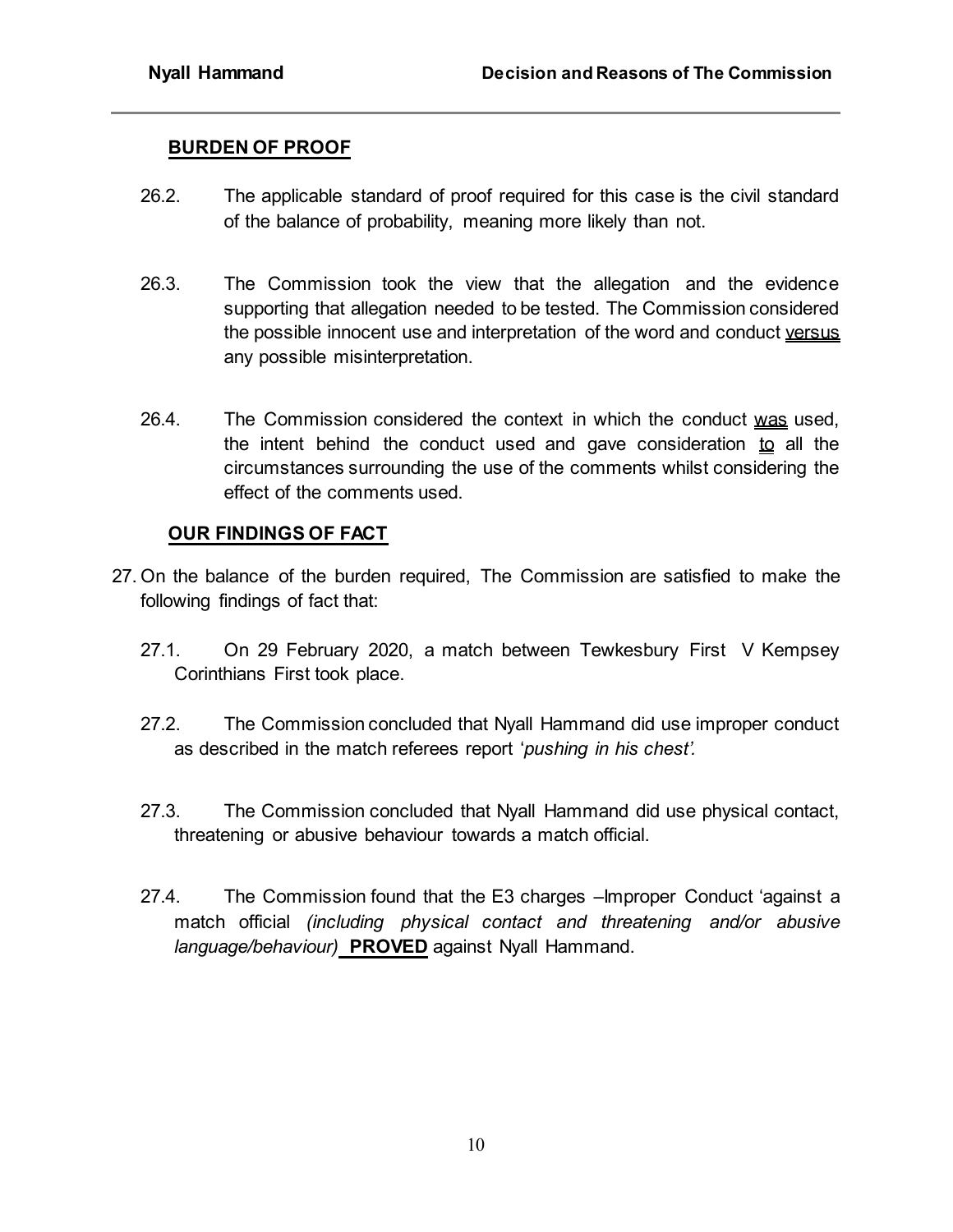# **THE DECISION**

- 28. Having read the evidence, the assessment of the evidence is entirely a matter for the Commission members.
- 29. The Commission has to assess the reliability of the witness (*that is whether, even although a witness may be attempting to tell the truth their evidence might not be relied upon for differing reasons)* and the credibility of a witness *(that is whether a witness is attempting to tell the truth).* Of course such an assessment is difficult to make if the evidence being considered is in written form.
- 30. Ultimately it is for the Commission to accept or reject each piece of evidence we are considering. Even where there are discrepancies between witnesses or within a witness's own evidence, it is for us to assess if the discrepancies are important and leads assistance to the determination of the balance of probabilities.
- 31. Having decided which evidence we accept and rejected; we then have to decide on the balance of probabilities if the alleged breach of the FA Rule is established.
- 32. The Commission considered all of the evidence provided.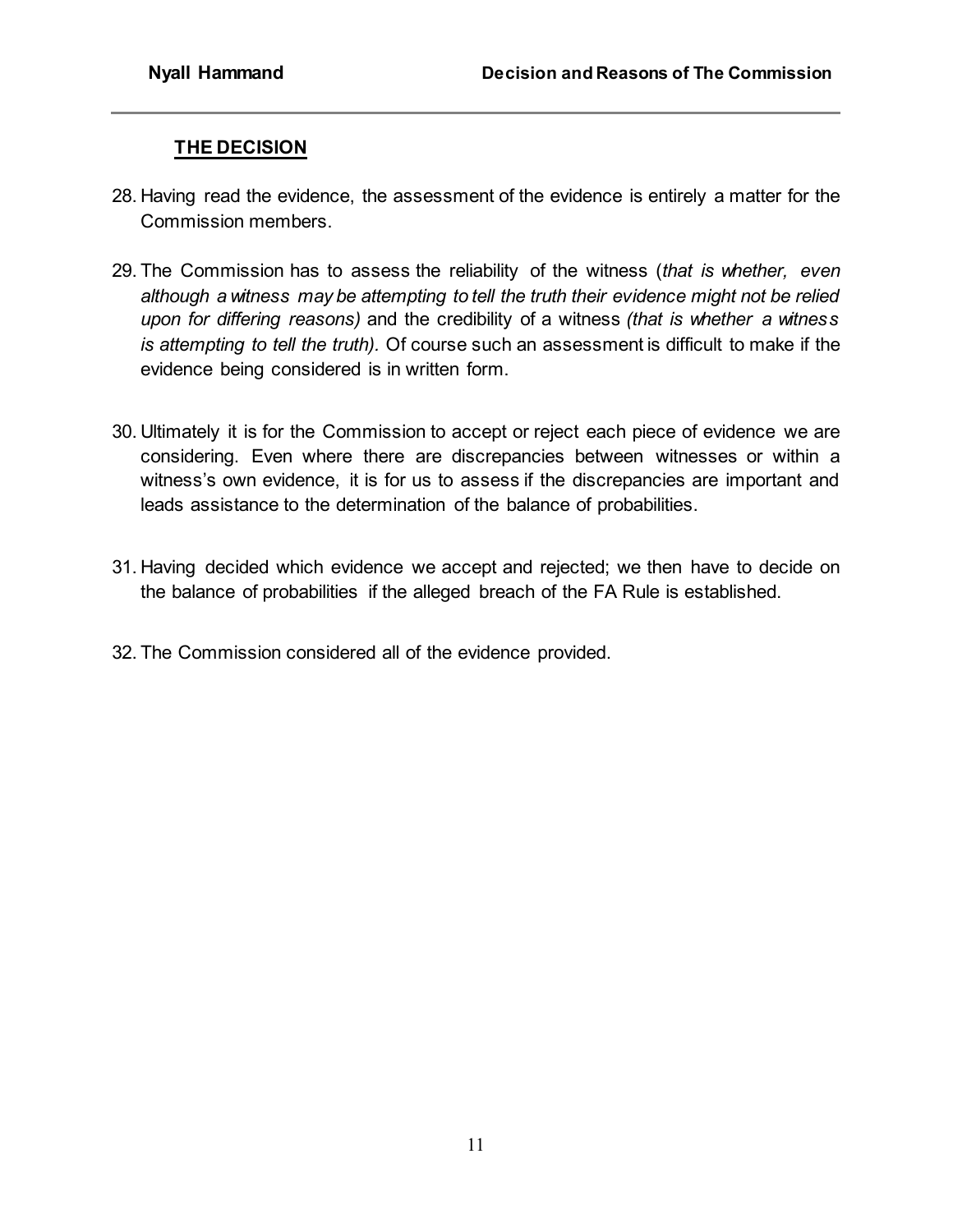#### **SANCTION**

- 33. After having considered the seriousness of the incident as medium -low, Nyall Hammand disciplinary record, the mitigating and aggravating factors, the guidelines sanctions under FA Rule E3 and the Disciplinary Sanctions Guidelines issued by the FA, the Commission decided not to increase the sanction outside the threshold.
- 34. Accordingly, the Commission imposed a 182 days suspension backdated from the start of the interim suspension. The Commission also imposed a fine of £100. Nyall Hammand was warned as to future conduct.
- 35. The Commission also imposed 10 disciplinary points on the club.